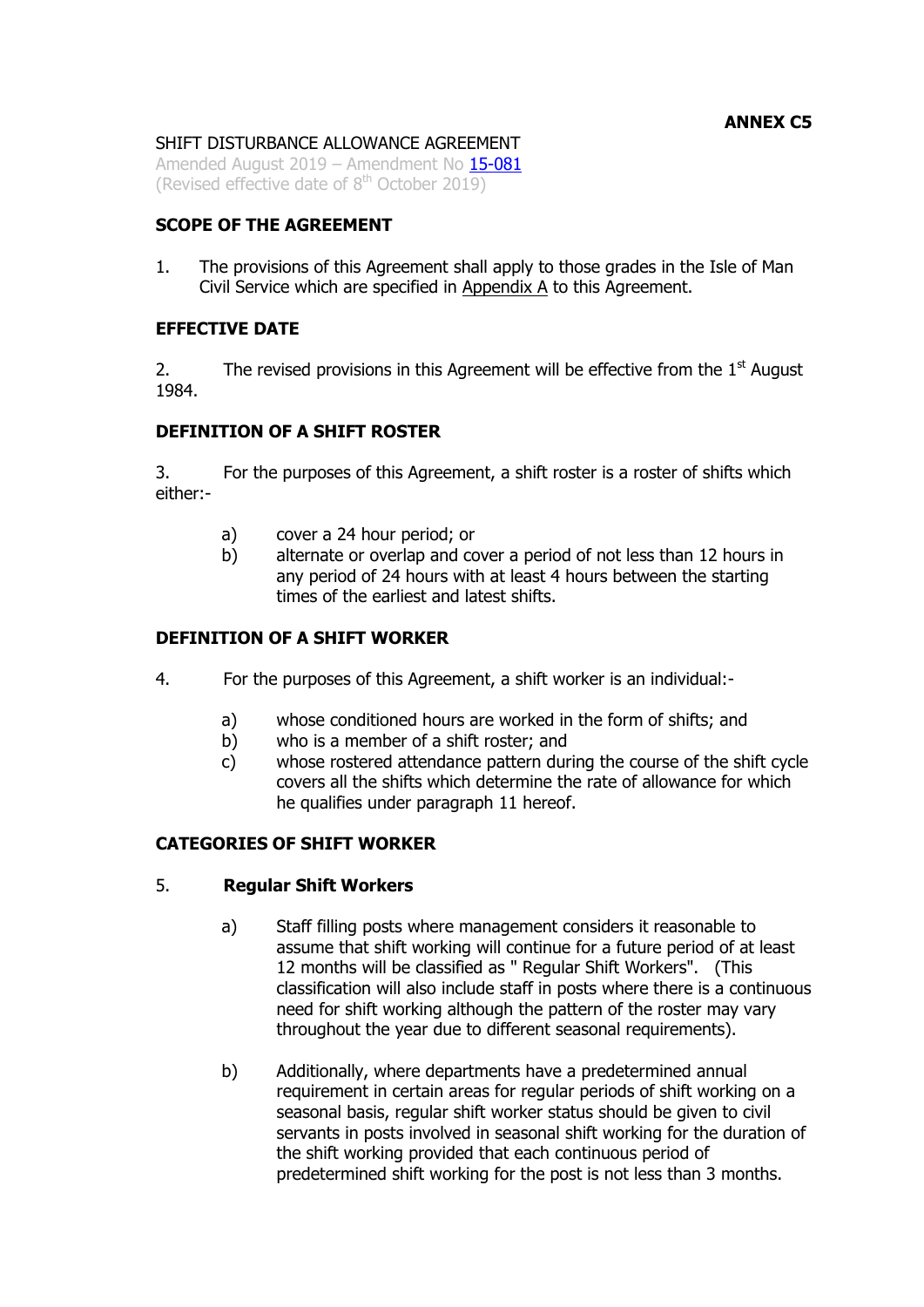# **Note**

Once a post has been designated as "regular" it will continue to be so until the period of shift working comes to an end and the provisions of paragraphs 17 to 20, 24 and 25, as appropriate, will apply. Regular shift worker status will not be affected when the shift duties of a post are temporarily suspended. (See paragraph 17 (b)(i) for continuity of payment in such circumstances).

# 6. **Casual Shift Workers**

All other shift workers will be classified as "Casual Shift Workers".

# 7. **Relief Shift Workers**

Day workers who occasionally relieve on a shift roster are classified as "Relief Shift Workers" while employed on such duties (see paragraph 30 to 32 hereof).

# **TYPES OF SHIFT**

# 8. **Night Shift**

A "night" shift for the purposes of paragraph 10 hereof is defined as a shift involving at least 4 1/2 hours' work between 8.00 p.m. and 6.00 a.m.

# 9. **Day Shift**

Work starting and finishing between the hours of 8.00 a.m. and 6.00 p.m. on any day will be regarded as a "day" shift for the purposes of paragraph 10. If the hours of work for the establishment as a whole start before 8.00 a.m. or finish after 6.00 p.m., these hours will be regarded as a "day" shift for shift workers employed at that establishment, but, in no case should the span of hours exceed ten.

# 10. **CALCULATION OF THE NUMBER OF "DAY" SHIFTS ATTRACTING PAYMENT**

Where there is a number of consecutive "day" shifts in a roster (ignoring rest days), payments will not be made for more than five in any one sequence. Subject, in all cases, to the overriding limitation:-

- **a) where the number of "day" shifts in a roster does not exceed one-third (1 in 3) of the total shifts in the roster, payment will be made for all "day" shifts;**
- **b) where the number of "day" shifts in a roster exceeds onethird (1 in 3) of the total shifts in the roster but the incidence of "night" shifts is at least 1 in 4, payment will be made for all "day" shifts;**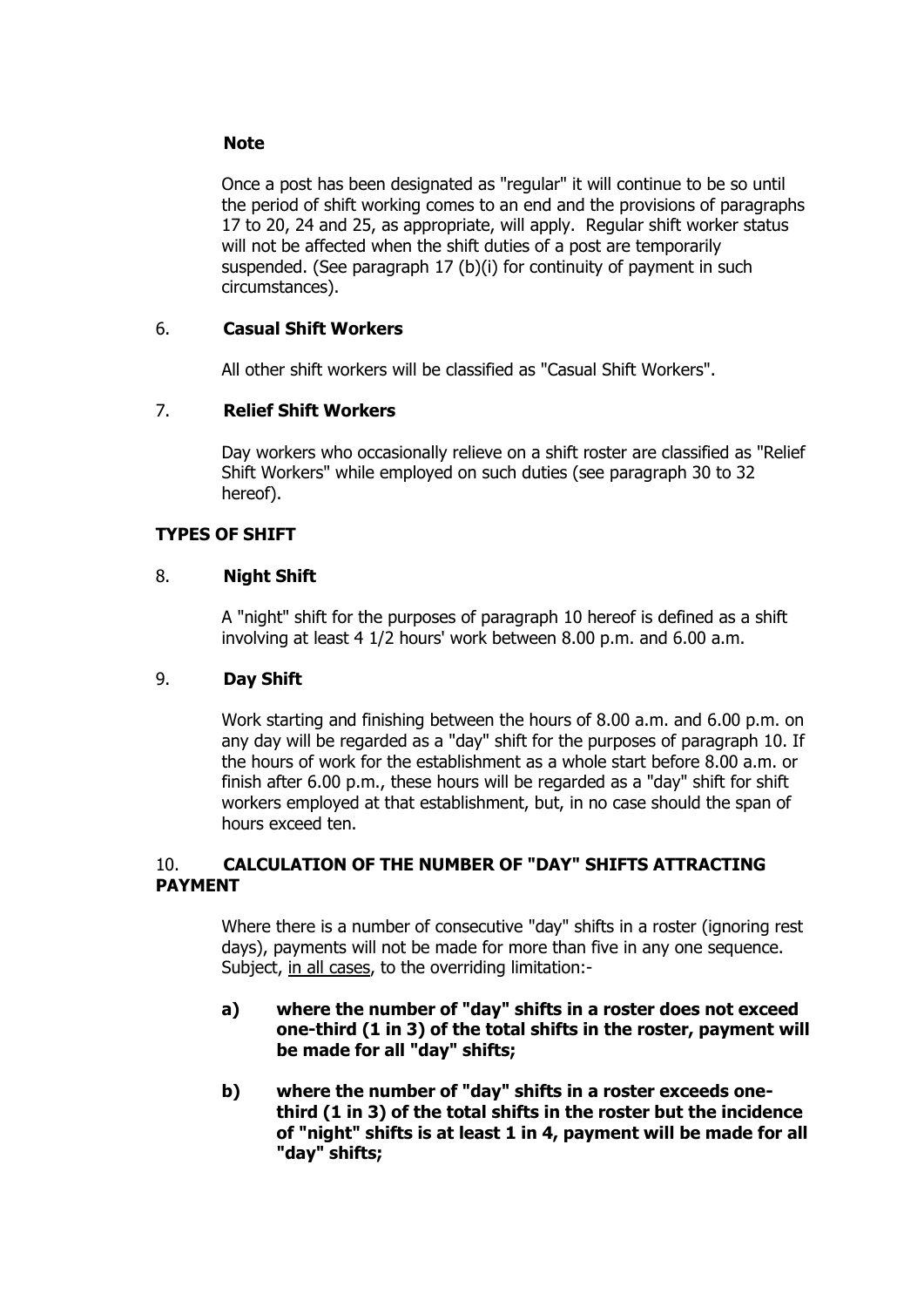**c) in all other cases in which the number of "day" shifts exceeds one-third (1in 3) of the total shifts in a roster, payment will be restricted to the number of "day" shifts which represents one-third (1 in 3) of the total shifts in the roster.**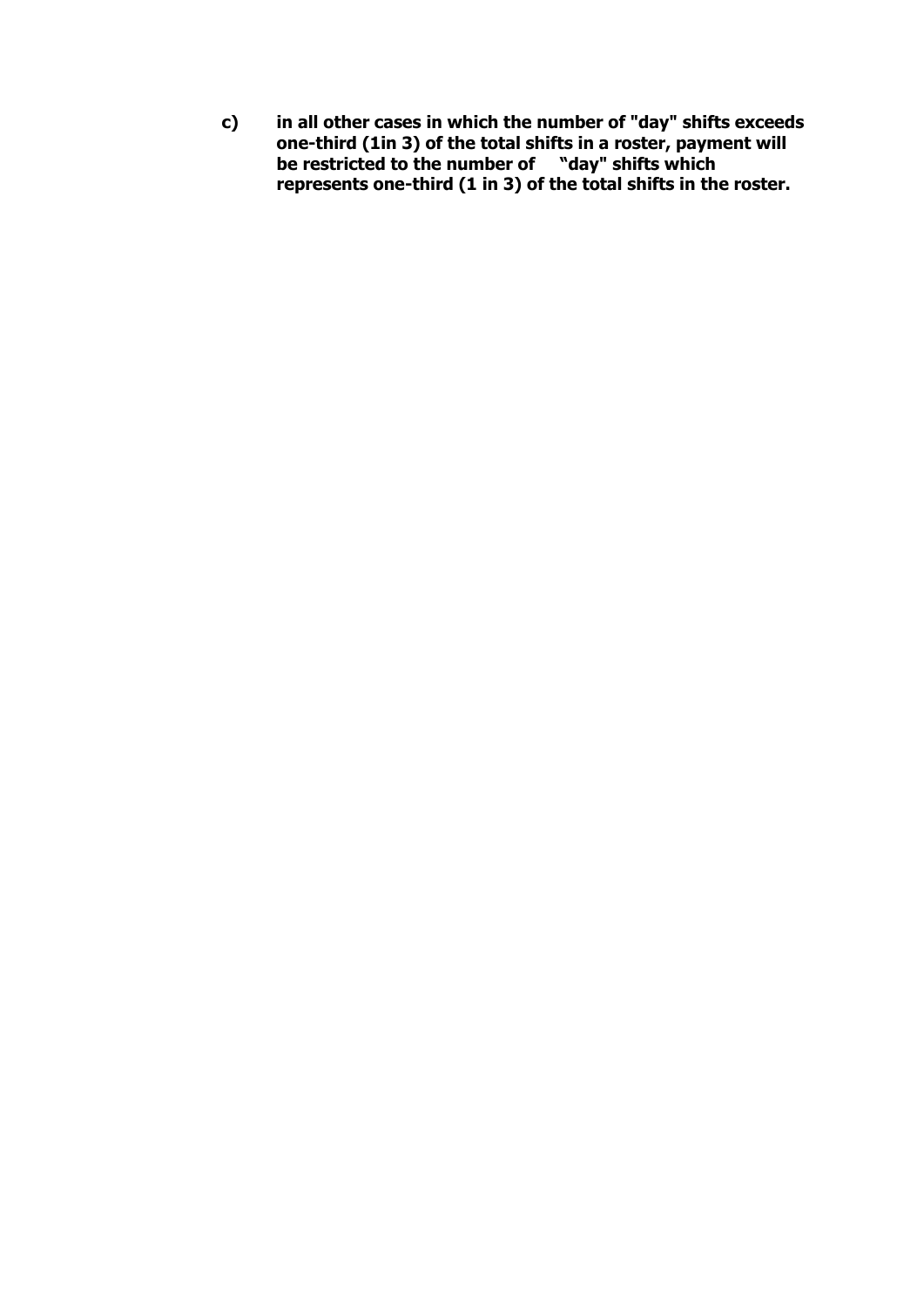# **RATES OF ALLOWANCE - METHOD OF CALCULATION**

11. The rate of standard shift disturbance allowance will be determined by the proportion of night shifts (see paragraph 8) within the shift worker's roster (excluding rest days) in the following manner: -

| a) | night incidence at least as frequent as 1 in 4                                         | 20%   |
|----|----------------------------------------------------------------------------------------|-------|
| b) | night incidence as frequent as 1 in 8 but less<br>frequent than 1 in 4                 | 15%   |
| c) | night incidence less frequent than 1 in 8 and<br>shift rosters with no night incidence | 12.5% |

- 12. Where a rostered shift lasts 15 hours or more, or 23 hours or more, without a break (other than a meal break), it will be regarded as 2 shifts or 3 shifts respectively. Where a rostered shift of at least 15 hours includes the whole of the period of 8.00 p.m. to 6.00 a.m., it will be regarded as 2 night shifts.
- 13. Once the appropriate rate of shift disturbance allowance has been determined on the basis of night incidence, it should not be adjusted when the proportion of night shifts is subsequently affected by absences. Where, however, shifts in addition to those for which an individual is rostered are worked, additional payment of shift disturbance allowance should be made in accordance with the provisions of paragraphs 13(a), 19 and 20(b).

# **"FLOOR" AND "CEILING" LEVELS FOR CALCULATION PURPOSES**

- 14. Where the total salary or hourly plain-time rate calculated in accordance with paragraph 16 exceeds the 'ceiling' shown in **[Annex C2\(i\)](http://www.gov.im/lib/docs/personnel/iomcs/annexc2i.pdf)** to these regulations payment of shift disturbance allowance will be calculated as if salary were at that level.
- 15. Where the total salary is less than the 'floor' figure show in **[Annex C2\(i\)](http://www.gov.im/lib/docs/personnel/iomcs/annexc2i.pdf)** to these regulations payment will be calculated as if salary were at that level.

# **METHODS OF PAYMENT**

16. For regular shift workers, shift disturbance allowance will be paid as a percentage enhancement to annual salary. For casual shift workers, shift disturbance allowance will be paid as a percentage enhancement of the hourly plain-time rate. Salary and hourly plain-time rate for this purpose will include responsibility allowances in issue.

# **CONTINUITY OF PAYMENT - REGULAR SHIFT WORKERS**

- 17. The payment of shift disturbance allowances to regular shift workers will continue, subject to the conditions set out in paragraph 18:
	- a) during all periods of annual leave, rest days and bank, public and privilege holidays (or any appropriate days taken in lieu) and periods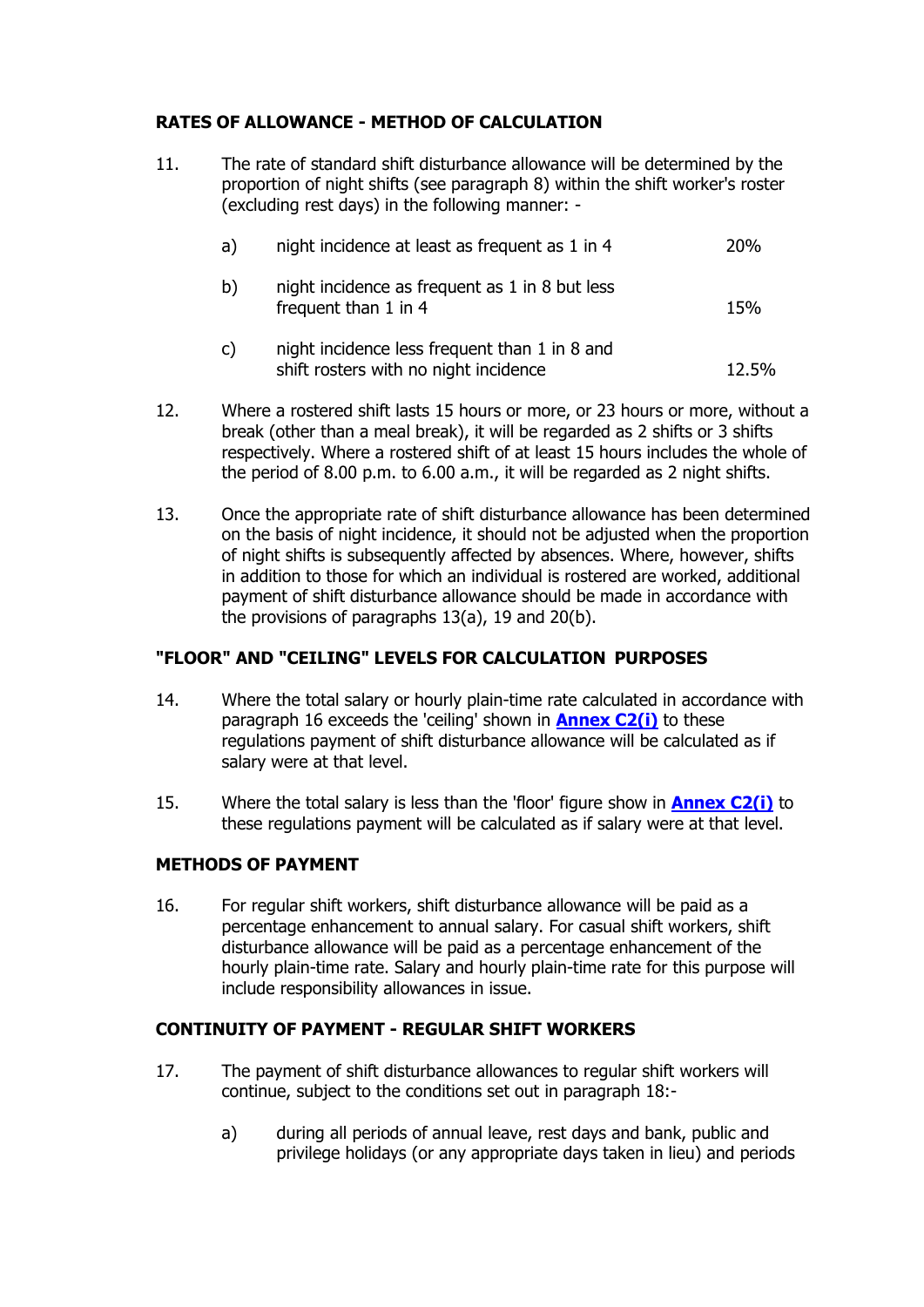of approved absence on internal and external training occurring during shift working;

- b) during the following temporary absences from shift working:
	- i) temporary transfer to day working at the behest of management, including day work during temporary suspension of a shift roster;
	- ii) temporary absences on official business;
	- iii) official authorised further education occurring during shift working. (Any cases of doubt should be referred to the Personnel Office);
	- iv) paid sick leave (certificated or self-certificated);
	- v) paid special leave
	- vi) paid maternity leave

18. The provisions of paragraph 17 hereof will apply subject to the following conditions: -

- a) payment may only continue where it is intended that the civil servant will return to regular shift duties at the end of the absence. In all other cases, the provisions of paragraph 15 will apply;
- **b) payment of shift disturbance allowances should not be made during absences which occur immediately before the commencement of regular shift duties, e.g. during periods of training preparatory to, and occurring immediately before, the commencement of shift working;**
- c) payment during any of the temporary absences listed under paragraph 17 (b) hereof, may continue for a maximum period not exceeding 30 days at any one time (for this purpose, weekends occurring within a period of absence will count against the 30 days' limitation, but weekends occurring at the beginning or end of a period of absence will not count against the 30 days' limitation) but the total of temporary absences listed under sub-paragraph (b) which may attract continuity of payment will be limited to 60 days in any period of 12 months or less;
- d) the rate of allowance payable in all cases of absence will be the percentage applicable at the date of commencement of the absence, i.e., even when it is known that, at the end of the absence, a civil servant returning to shift duties as a regular shift worker on a roster attracting a different percentage allowance. When a regular shift worker is temporarily transferred to day work on temporary promotion or substitution terms, the allowance will be calculated on the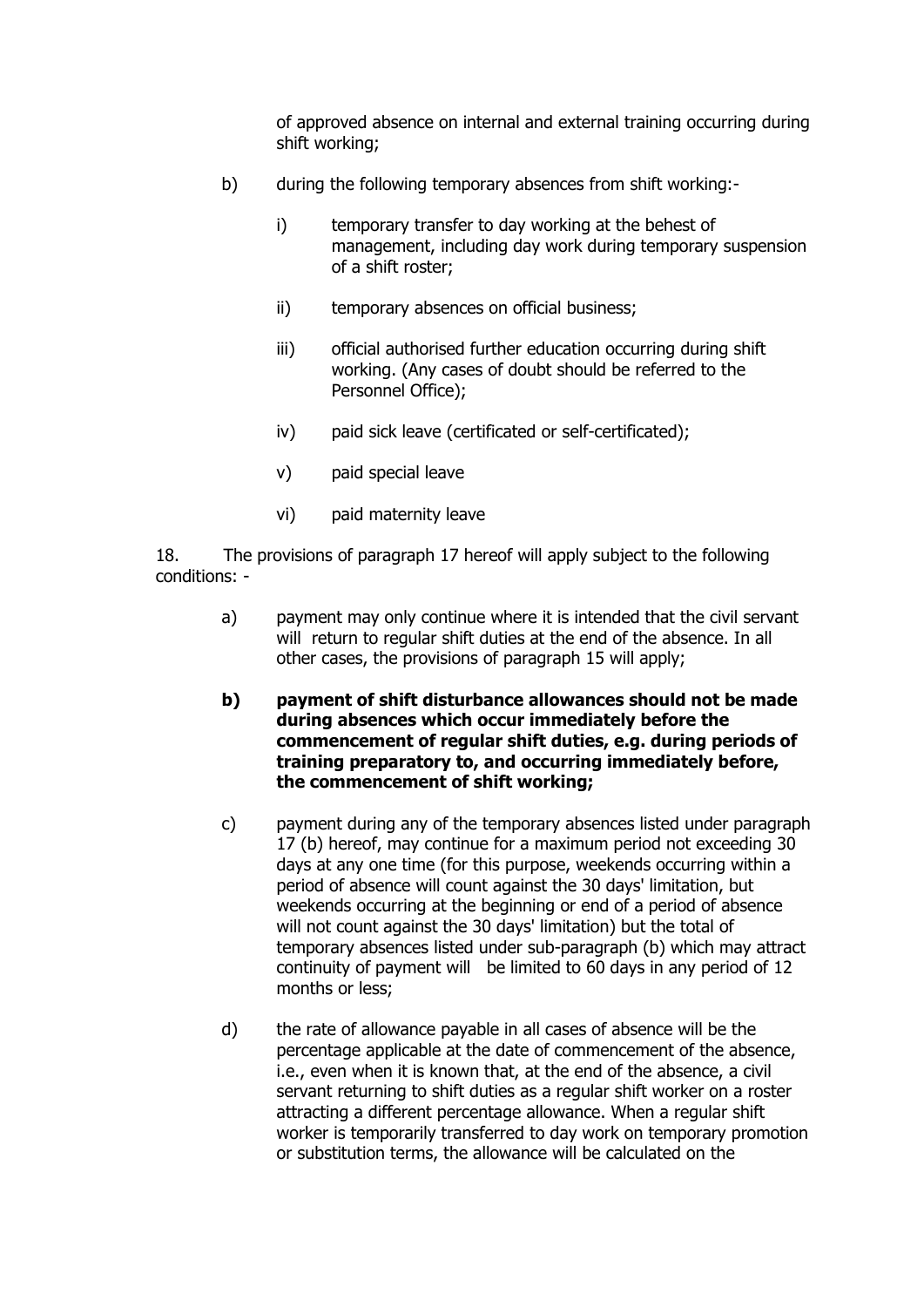substantive salary and not on the temporary promotion or substitution pay in issue during the temporary period of day work.

# **CESSATION OF PAYMENT - REGULAR SHIFT WORKERS**

- 19. Payment of shift disturbance allowance should not be made for any days for which salary is not paid
- 20. The payment of shift disturbance allowance will cease immediately if the shift worker is transferred to day work, or when the operation of the shift roster is discontinued or suspended.
- 21. Where a civil servant is permanently transferred to day work and, within 30 days of commencement of day duties, is transferred back to shift working in a post which attracts "regular shift worker" status, the period of day work should be treated as temporary transfer to day work under the terms of paragraph 17(b)(i) and the normal continuity provisions should be applied retrospectively.

### **CHANGES IN PATTERNS OF WORKING**

- 22. Departments should consult with the Government Officers' Association on the introduction, alteration and cessation of shift working, but, if agreement cannot be reached and work requirements make it necessary, changes may be made at the discretion of management.
- 23. In addition, staff engaged on shift working will be expected to co-operate in working hours other than, or in excess of, their predetermined shifts when this is necessary.

## **REGULAR SHIFT WORKERS - TRANSFER TO A ROSTER ATTRACTING A LOWER RATE OF ALLOWANCE**

- 24. Except when a civil servant is transferred to another shift roster at his own request departments should aim, wherever practicable, to give regular shift workers 4 weeks' notice of their transfer to a shift roster attracting a lower rate of shift disturbance allowance, whether they are being posted to new shift duties, e.g. on promotion, or because the roster of which they are members is being redesigned.
- 25. If a regular shift worker is permanently transferred to a shift roster attracting a lower rate of shift disturbance allowance and, within 30 days, is transferred again to a shift roster attracting a rate of shift disturbance allowance as high as the original rate of shift disturbance allowance and to a post which attracts "regular shift worker" status, the provisions of paragraph 21 hereof should be applied by analogy to him.

### **OVERTIME**

26. Wherever possible, regular overtime working should be avoided. However, when operational requirements make overtime working at short notice essential, staff will be expected to co-operate in working hours other than, or in excess of, their predetermined shifts.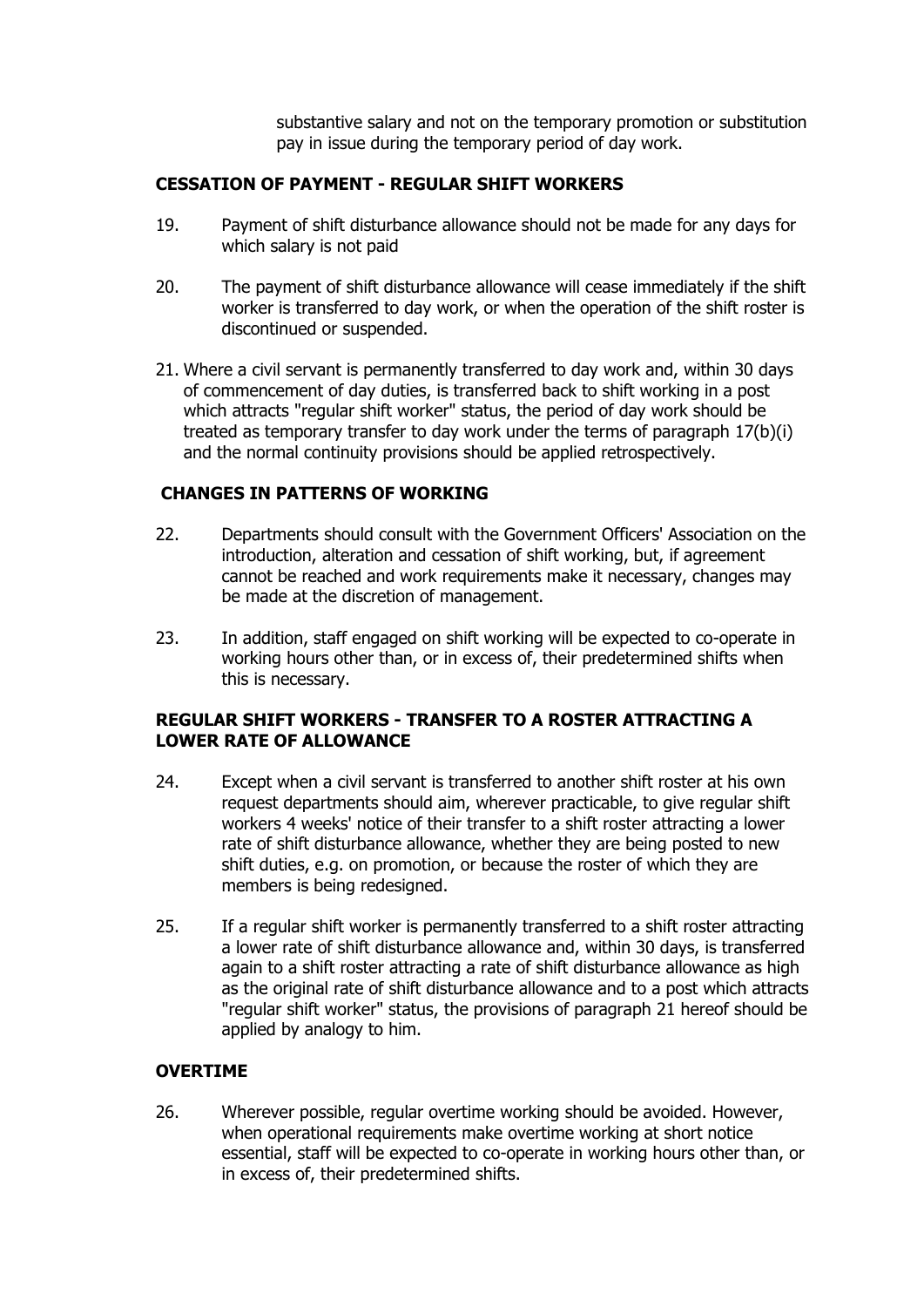## **PAYMENT FOR HOURS WORKED IN EXCESS OF CONDITIONED HOURS: REGULAR SHIFT WORKERS**

# 27. a) **Excess hours built into the shift roster**

Where excess hours are built into a shift roster, the total roster determines the rate of shift disturbance allowance payable under the provisions of paragraph 11 hereof. Where hours in excess of conditioned hours are built into a regular shift worker's roster in the form of a separate complete shift, which is taken into account in determining the percentage of shift disturbance allowance payable, an additional payment of shift disturbance allowance calculated on hourly plain-time rates of pay will be paid for each such shift worked. If the shift worker is in an overtime grade, the excess hours will attract an additional payment at the hourly plain-time rate of pay.

## b) **Other excess hours**

Where regular shift workers make an attendance additional to that for which they are rostered, whether the attendance involves the working of a whole shift or a part shift, they should be paid, in addition to any overtime payment for which they may be eligible, an additional payment of shift disturbance allowance at the percentage rate of allowance applicable to the roster which the additional shift forms a part and calculated on hourly plain-time rates of pay.

- 28. Where regular shift workers work additional hours on a shift roster consecutive to a rostered shift attendance and;
	- a) the additional hours comprise a complete additional shift, they should be paid, in addition to any overtime payment for which they may be eligible, an additional payment of shift disturbance allowance at the percentage rate of allowance applicable to the roster of which the additional shift forms a part and calculated on hourly plain-time rates of pay;
	- b) the additional hours are less than a complete additional shift, i.e. they are a part shift they should be paid any overtime payment for which their attendance makes them eligible, but no additional payment of shift disturbance allowance.

## **PAYMENT FOR HOURS WORKED IN EXCESS OF CONDITIONED HOURS: CASUAL SHIFT WORKERS**

- 29. When a casual shift worker works hours in excess of conditioned hours on a shift roster, the following rules apply:
	- a) when excess hours are built into a shift roster staff should be paid, in addition to any overtime payment for which they may be eligible, an additional payment of shift disturbance allowance for each rostered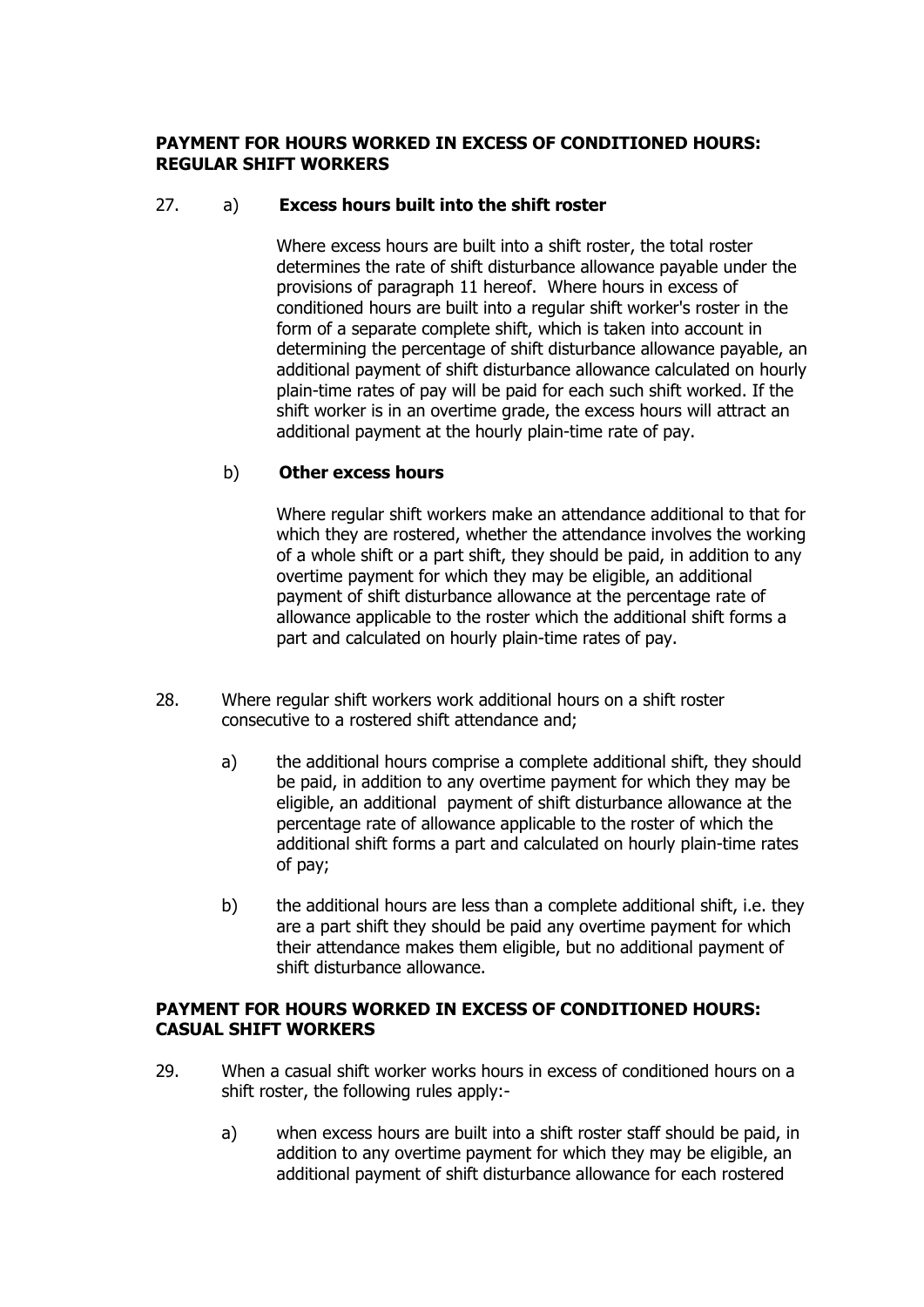shift hour worked, the calculation being based upon hourly plain-time rates of pay, provided that the additional payment of shift disturbance allowance is not precluded under the terms of paragraph 10 hereof (payment for "day" shifts);

b) when the excess hours are not built into the roster i.e., when casual shift workers either make a shift attendance additional to that for which they are rostered, or work additional hours on a shift roster consecutive to a rostered shift attendance, they should be paid, in addition to any overtime payment for which they may be eligible, an additional payment of shift disturbance allowance for each additional shift hour worked at the rate applicable to the roster of which the additional shift hours form a part and calculated on hourly plain-time rates of pay.

### **RELIEF SHIFT DUTIES**

- 30. Notwithstanding the provisions of paragraph 4 hereof, a day worker who occasionally relieves on a shift roster will be regarded as satisfying the definition of a "shift worker" while employed on such duties, except in those cases in which the period of relief is less than a week or is wholly comprised of duties falling within the "day" shift period. For the purpose of applying this rule, day workers will be regarded as having completed a week of shift duties if they do not resume their normal duties within 7 calendar days of commencing relief duties i.e. an individual who commences relief duties on a Tuesday and returns to day duties on the following Monday will not be regarded as a "shift worker".
- 31. Notwithstanding the provisions of paragraph 4 hereof, when casual or regular shift workers are temporarily removed from a shift roster in order to undertake relief duties on another shift roster, they will be eligible to receive shift disturbance allowance at the rate appropriate to the relief roster. In the case of a regular shift worker, however, the continuity provisions of paragraph 17(b)(i) will, by analogy, be applied if the relief roster attracts a lower rate of shift disturbance allowance. These arrangements will not apply when casual or irregular shift workers carry out relief duties in addition to their normal shift duties. In this case, the provisions of paragraphs 27 and 28 hereof will apply.
- 32. When the period of relief shift duties undertaken by regular shift workers involves temporary promotion or substitution, any continuity of payment calculation will be based on their substantive rate of pay. If, therefore, a lower rate of shift disturbance allowance applies to the relief shift roster, but the amount of the allowance calculated in relation to the civil servant's rates of pay on temporary promotion or substitution are greater than the allowance payable under the continuity provisions, they will be paid the allowance appropriate to their relief duties.

### **SUPPLEMENTARY PROVISIONS**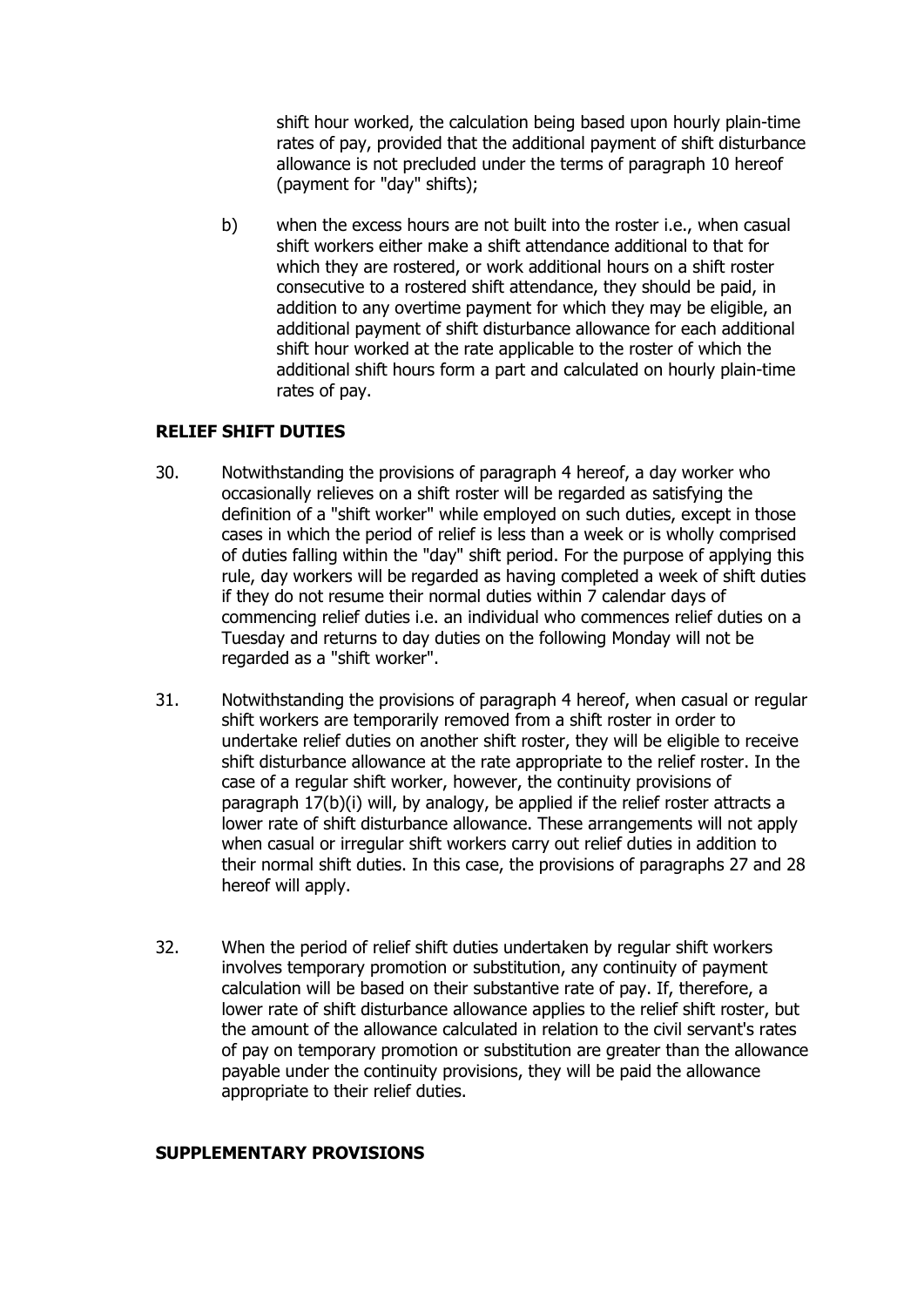- 33. Except where the continuity and cessation provisions may apply, shift disturbance allowance will be paid only for periods of effective duty either at the place of work or, if appropriate, on call-out, i.e. periods spent on-call or stand-by will not attract payment of the allowance.
- 34. Where the conditions for payment are satisfied, the allowance may be paid in addition to any payments for overtime, or premium payments for attendance at weekends or on bank or public holidays; but these payments may not be included in the calculation of shift disturbance allowance.
- 35. Shift disturbance allowance may not be included as a reckonable allowance for the purposes of calculating overtime or weekend or bank or public holiday premium payments.
- 36. Shift disturbance allowance is reckonable for superannuation purposes in accordance with the Principal Civil Service Pension Scheme.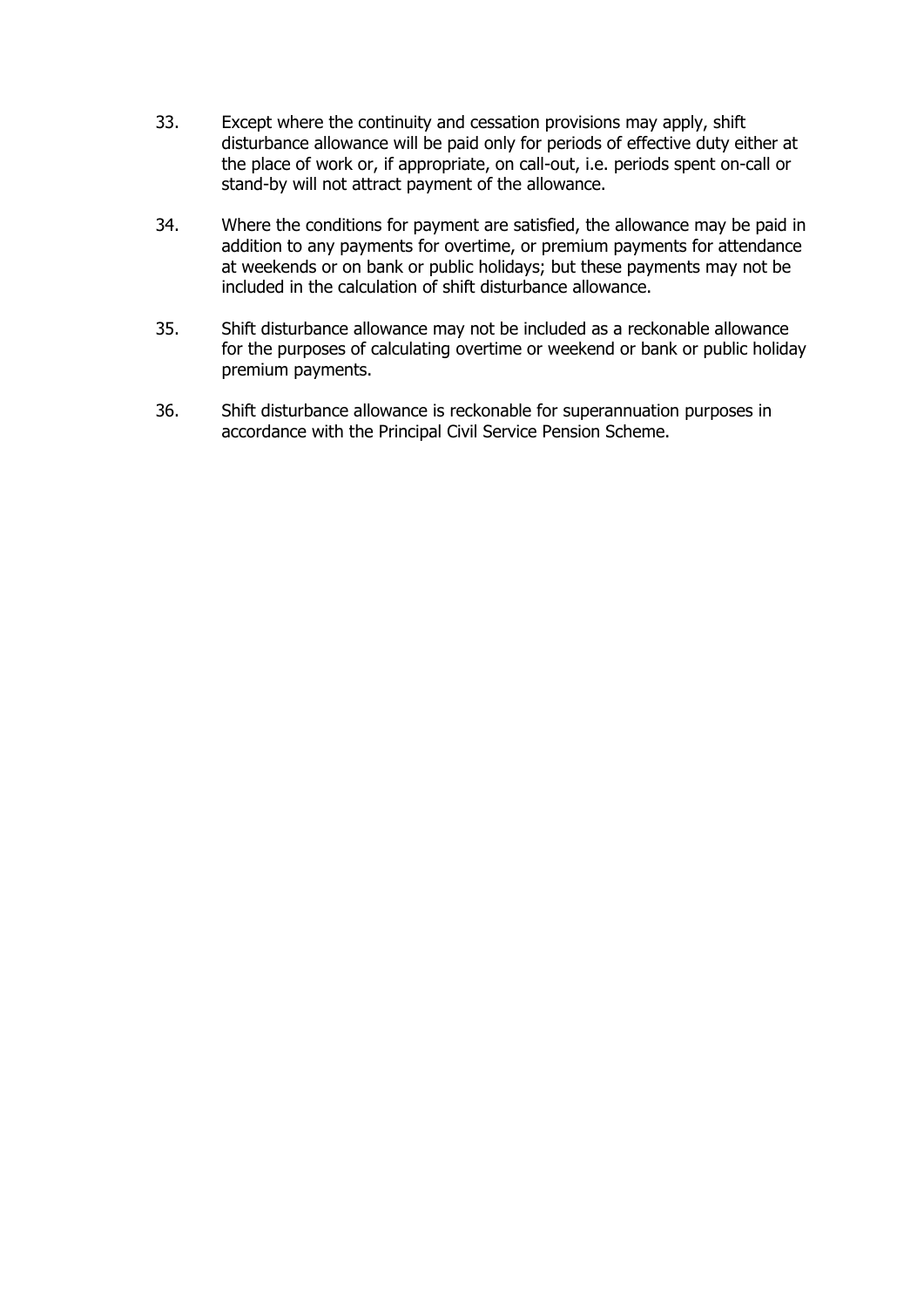Date: 9th August 1984

### **APPENDIX A**

The Shift Disturbance Allowance Agreement dated the 9th August, 1984 between the Official and Staff Sides of the Whitley Council for the Isle of Man Public Service shall apply to the grades listed hereunder subject to the proviso that either Side may from time to time ask the Council to amend the list as may be appropriate.

#### **Dept of Transport**

Air Traffic Control Assistant II (Obsolete) Air Traffic Control Officer II (Obsolete) Air Traffic Services Assistant 1 Air Traffic Control Officer 3 Senior Air Traffic Engineer Air Traffic Engineer I Air Traffic Engineer II Watch Commander (Airport) Information Assistant (Airport) Meteorological Forecaster

Duty Harbour Officer Harbour Control Officer

#### **Treasury**

Computer Operator

### **Dept of Home Affairs**

Telephonist/Receptionist (Police Headquarters) (wef 1 September 2019) Department of Home Affairs (Constabulary) First Contact Officers (wef 1 July 2017)

#### **Road Transport Licensing Committee**

Inspector (wef 1 January 2003)

#### **Department of Health and Social Security**

Nobles Hospital Switchboard Staff

NOTE:

The Manager Air Traffic Services (replaces Senior Air Traffic Controller post wef 12 November 2001), Senior Forecaster, Fire Officer and the Scientific Officer on the staff of the Airports Board will be treated as Relief Shift Workers for the purposes of this Agreement.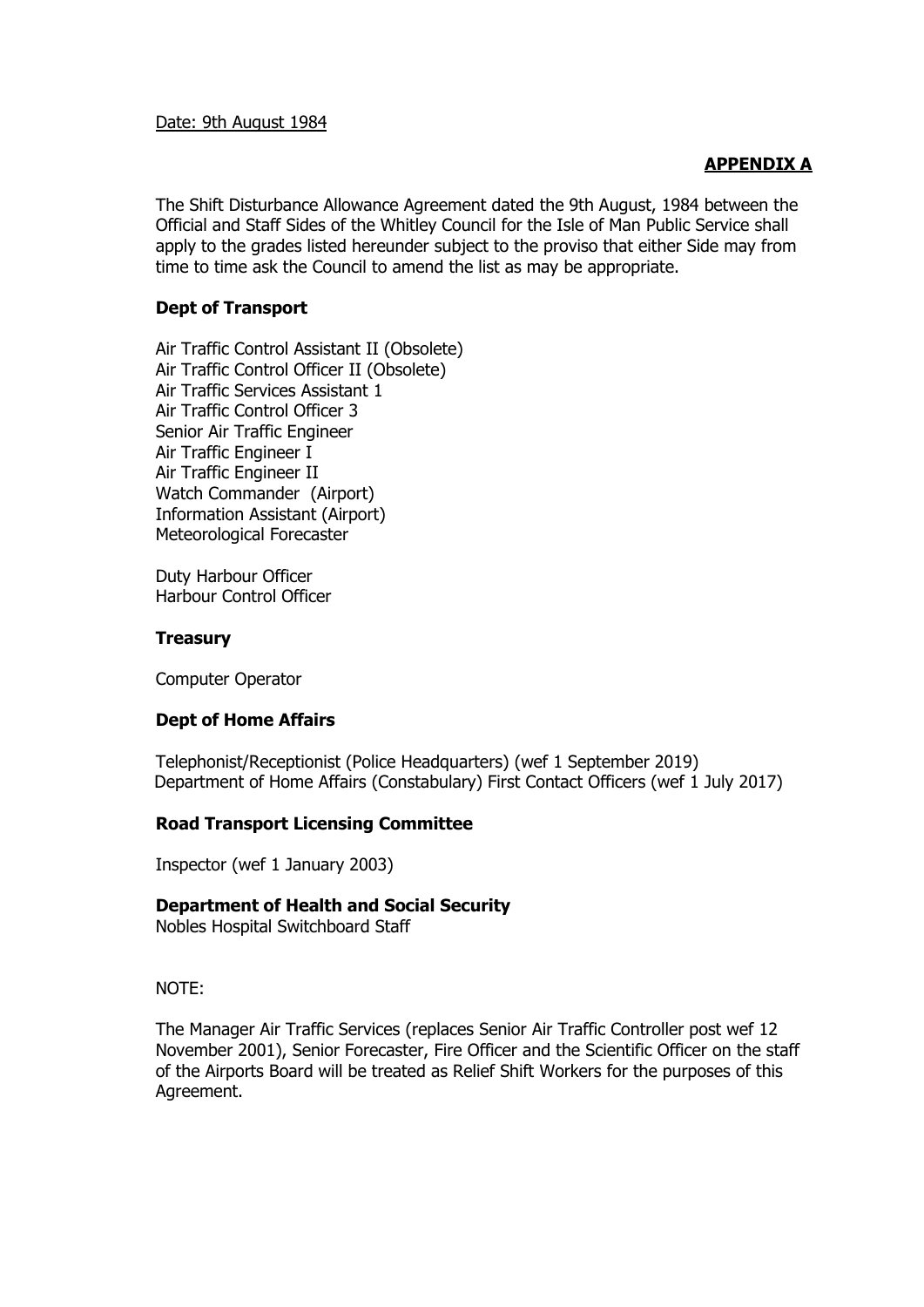#### SHIFT DISTURBANCE ALLOWANCE AGREEMENT

### **IOM WATER AUTHORITY – OPERATIONS CENTRE CUSTOMER SERVICES TECHNICIAN**

The Joint Negotiating Committee for the Civil Service is agreed that the post of Customer Services Technician on the staff of the Isle of Man Water Authority should receive an allowance in respect of the current shift roster for the Operations Centre of 5% of basic salary.

For the purpose of paying this allowance the following provisions of the IoM Civil Service Shift Disturbance Allowance Agreement shall apply as if the post holder is a "regular shift worker"

| Para  |                                 |
|-------|---------------------------------|
| 13&14 | Floor and Ceiling levels        |
| 16    | Methods of Payment              |
| 17&18 | Continuity of Payment           |
| 19-21 | <b>Cessation of Payment</b>     |
|       | Overtime Working                |
|       | <b>Supplementary Provisions</b> |
|       |                                 |

The allowance is based on the current shift roster for the Operations Centre and covers:-

Working one full shift per week on the roster; and

Working the full roster for 13 weeks to cover annual and sick leave

Whilst this allowance is in payment the post holder is not eligible for any other payment under the provisions of the Shift Disturbance Allowance agreement except that:-

If in any financial year (1 April to 31 March), the post holder works the full shift roster for

a period exceeding 13 weeks the allowance may be increased from 5% to 12.5% for any

periods of relief shift work which qualify for payment under para 30-32 of the Shift Disturbance Allowance Agreement.

The allowance will only continue whilst the present roster is in operation. It will be reviewed if the roster is amended and the allowance withdrawn or amended as appropriate.

This allowance shall be payable with effect from 1 April 2003.